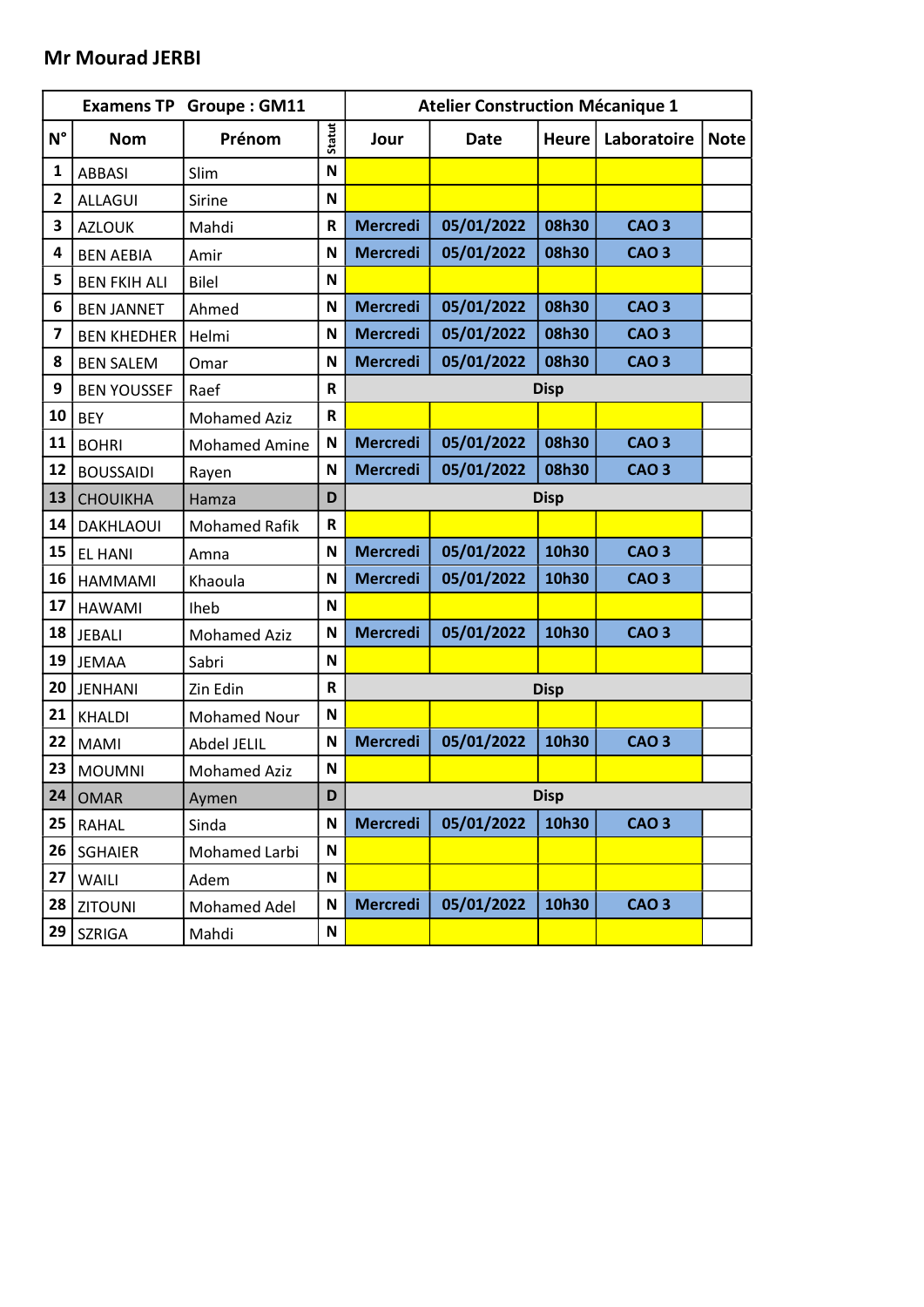|                         |                     | <b>Examens TP Groupe: GM14</b> |               |       | Atelier de Procédés et Méthodes de Production 1 |              |                   |             |
|-------------------------|---------------------|--------------------------------|---------------|-------|-------------------------------------------------|--------------|-------------------|-------------|
| $N^{\circ}$             | <b>Nom</b>          | Prénom                         | <b>Statut</b> | Jour  | <b>Date</b>                                     | <b>Heure</b> | Laboratoire       | <b>Note</b> |
| 1                       | ABDELLATIF          | Saifedine                      | N             | Mardi | 04/01/2022                                      | 08h30        | <b>Production</b> |             |
| $\overline{\mathbf{c}}$ | <b>AMMAR</b>        | Zouhour                        | N             | Mardi | 04/01/2022                                      | 08h30        | Production        |             |
| 3                       | <b>AOUN</b>         | Khouloud                       | N             | Mardi | 04/01/2022                                      | 08h30        | Production        |             |
| 4                       | <b>BEL HADJ ALI</b> | Hana                           | N             | Mardi | 04/01/2022                                      | 08h30        | <b>Production</b> |             |
| 5                       | <b>BEN HMIDEN</b>   | Mohamed Jalel                  | N             | Mardi | 04/01/2022                                      | 08h30        | <b>Production</b> |             |
| 6                       | <b>BEN REJEB</b>    | Chiheb                         | N             | Mardi | 04/01/2022                                      | 08h30        | <b>Production</b> |             |
| $\overline{\mathbf{z}}$ | <b>BENDHIEF</b>     | Okba                           | R             | Mardi | 04/01/2022                                      | 08h30        | <b>Production</b> |             |
| 8                       | <b>BENNA</b>        | Nada                           | N             | Mardi | 04/01/2022                                      | 08h30        | Production        |             |
| 9                       | <b>BOUALLEG</b>     | Jihed                          | N             | Mardi | 04/01/2022                                      | 09h30        | Production        |             |
| 10                      | <b>ELAID</b>        | <b>Mohamed Amine</b>           | $\mathsf R$   | Mardi | 04/01/2022                                      | 09h30        | <b>Production</b> |             |
| 11                      | <b>FEKIH</b>        | Imen                           | N             | Mardi | 04/01/2022                                      | 09h30        | Production        |             |
| 12                      | <b>FILALI</b>       | <b>Mohamed Aziz</b>            | N             | Mardi | 04/01/2022                                      | 09h30        | Production        |             |
| 13                      | <b>GHAZOUANI</b>    | Hadil                          | N             | Mardi | 04/01/2022                                      | 09h30        | Production        |             |
| 14                      | <b>HAMMAMI</b>      | Oussama                        | N             | Mardi | 04/01/2022                                      | 09h30        | Production        |             |
| 15                      | <b>HLAYEM</b>       | Momtez                         | N             | Mardi | 04/01/2022                                      | 09h30        | <b>Production</b> |             |
| 16                      | <b>IBRAHIM</b>      | Khalil                         | D             |       |                                                 | <b>Disp</b>  |                   |             |
| 17                      | <b>JRIDI</b>        | Wael                           | D             |       |                                                 | <b>Disp</b>  |                   |             |
| 18                      | <b>KHAFIFI</b>      | Hani                           | N             | Mardi | 04/01/2022                                      | 09h30        | Production        |             |
| 19                      | LAMINE              | Sadok                          | R             | Mardi | 04/01/2022                                      | 10h30        | <b>Production</b> |             |
| 20                      | <b>MAHFOUDH</b>     | Nassim                         | N             | Mardi | 04/01/2022                                      | 10h30        | Production        |             |
| 21                      | <b>MANSOUR</b>      | Achref                         | N             | Mardi | 04/01/2022                                      | 10h30        | <b>Production</b> |             |
| 22                      | <b>NOUAINIA</b>     | Sinda                          | N             | Mardi | 04/01/2022                                      | 10h30        | <b>Production</b> |             |
| 23                      | <b>RIAHI</b>        | <b>Mohamed Amine</b>           | N             | Mardi | 04/01/2022                                      | 10h30        | <b>Production</b> |             |
| 24                      | SASSI               | Ghofrane                       | N             | Mardi | 04/01/2022                                      | 10h30        | <b>Production</b> |             |
| 25                      | <b>SKANDAR</b>      | Adem                           | N             | Mardi | 04/01/2022                                      | 10h30        | <b>Production</b> |             |
| 26                      | <b>TORKI</b>        | Rayen                          | $\mathsf R$   |       |                                                 | <b>Disp</b>  |                   |             |
| 27                      | <b>TOUIL</b>        | Rayen                          | N             | Mardi | 04/01/2022                                      | 10h30        | <b>Production</b> |             |

# Mme Mouna DRIRA ; Mr Bilel EZZAHI ; Mr Nizar HMISSI ; Mr Makrem CHERIF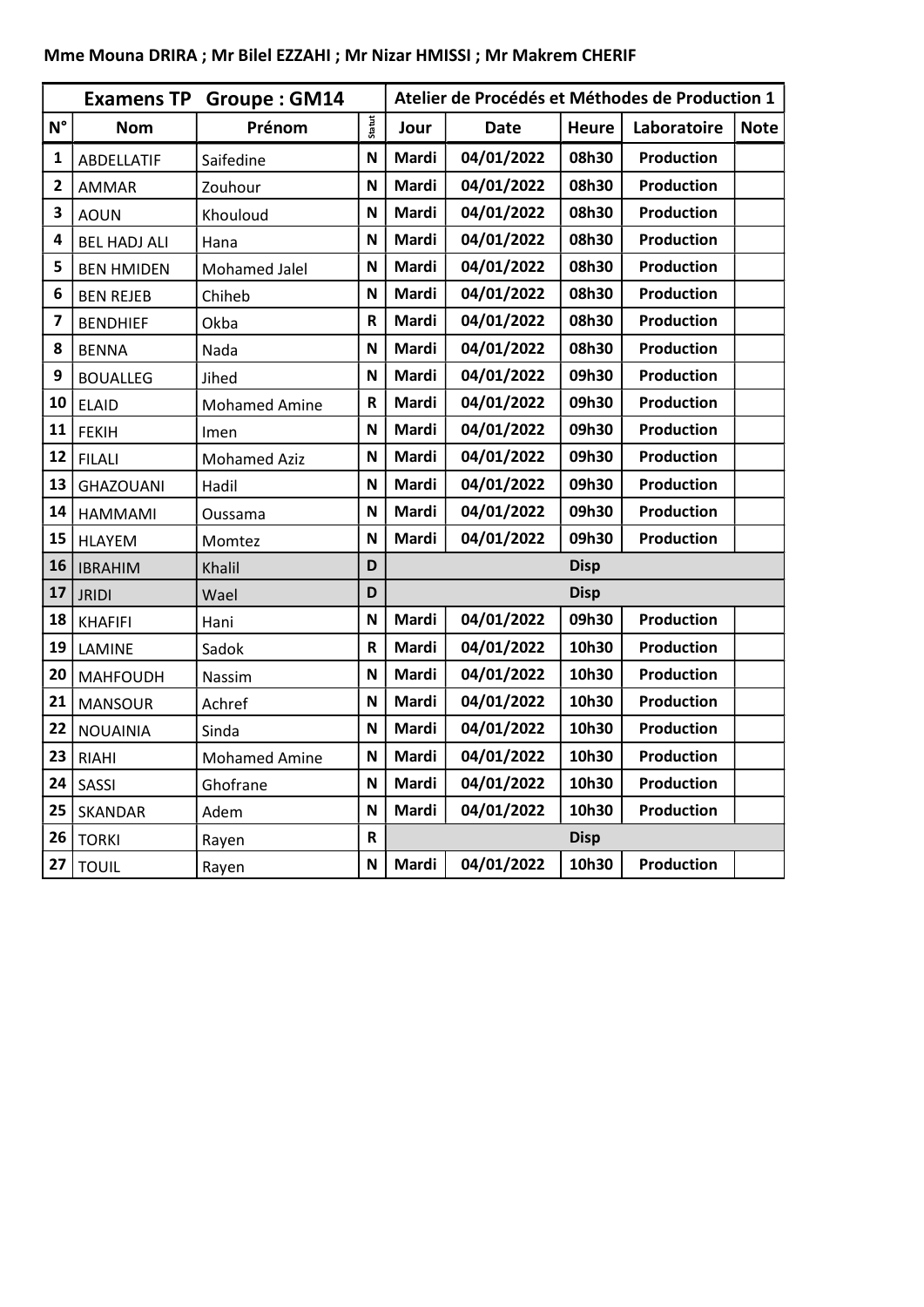|              | <b>Examens TP</b>   | <b>Groupe: GM16</b> |                           |       | Atelier de Procédés et Méthodes de Production 1 |              |                   |             |  |
|--------------|---------------------|---------------------|---------------------------|-------|-------------------------------------------------|--------------|-------------------|-------------|--|
| $N^{\circ}$  | <b>Nom</b>          | Prenom              | Statut                    | Jour  | <b>Date</b>                                     | <b>Heure</b> | Laboratoire       | <b>Note</b> |  |
| 1            | <b>AKROUT</b>       | <b>Aziz Nour</b>    | N                         | Mardi | 04/01/2022                                      | 12h30        | <b>Production</b> |             |  |
| $\mathbf{2}$ | <b>AZAIZI</b>       | Ghada               | N                         | Mardi | 04/01/2022                                      | 12h30        | Production        |             |  |
| 3            | <b>BEN AMED</b>     | Wael                | D                         |       |                                                 | <b>Disp</b>  |                   |             |  |
| 4            | <b>BEN ALAYA</b>    | Yassine             | N                         | Mardi | 04/01/2022                                      | 12h30        | Production        |             |  |
| 5            | <b>BEN ATTIA</b>    | Yossri              | N                         | Mardi | 04/01/2022                                      | 12h30        | <b>Production</b> |             |  |
| 6            | <b>BEN HAJ AMOR</b> | Koussay             | N                         | Mardi | 04/01/2022                                      | 12h30        | <b>Production</b> |             |  |
| 7            | <b>BEN MRABET</b>   | Ameni               | N                         | Mardi | 04/01/2022                                      | 12h30        | <b>Production</b> |             |  |
| 8            | <b>BOUSABAT</b>     | <b>Bacem</b>        | N                         | Mardi | 04/01/2022                                      | 12h30        | <b>Production</b> |             |  |
| 9            | <b>DHORBANI</b>     | Rayen               | R                         |       |                                                 | <b>Disp</b>  |                   |             |  |
| 10           | <b>DRIDI</b>        | Arbi                | R                         |       |                                                 | <b>Disp</b>  |                   |             |  |
| 11           | <b>EL HAMDI</b>     | Ilyes               | N                         | Mardi | 04/01/2022                                      | 12h30        | <b>Production</b> |             |  |
| 12           | <b>EL KATEB</b>     | <b>Mohamed Aziz</b> | N                         | Mardi | 04/01/2022                                      | 13h30        | <b>Production</b> |             |  |
| 13           | Gaaloul             | Aya                 | N                         | Mardi | 04/01/2022                                      | 13h30        | <b>Production</b> |             |  |
| 14           | <b>GHARIANI</b>     | <b>Mohamed Ali</b>  | D                         |       |                                                 | <b>Disp</b>  |                   |             |  |
| 15           | <b>GOUTI</b>        | <b>Mohamed Omar</b> | $\mathsf{N}$              | Mardi | 04/01/2022                                      | 13h30        | Production        |             |  |
| 16           | <b>HMIDA</b>        | Morsi               | $\mathsf R$               | Mardi | 04/01/2022                                      | 13h30        | <b>Production</b> |             |  |
| 17           | <b>ISSAOUI</b>      | Mounib              | $\mathsf{N}$              | Mardi | 04/01/2022                                      | 13h30        | <b>Production</b> |             |  |
| 18           | <b>JANDOUBI</b>     | Mahdi               | N                         | Mardi | 04/01/2022                                      | 13h30        | <b>Production</b> |             |  |
| 19           | <b>KAABI</b>        | Fatma               | N                         | Mardi | 04/01/2022                                      | 13h30        | <b>Production</b> |             |  |
| 20           | <b>KHALED</b>       | Haroun              | R                         | Mardi | 04/01/2022                                      | 13h30        | <b>Production</b> |             |  |
| 21           | <b>KHRIJI</b>       | Saoussen            | N                         | Mardi | 04/01/2022                                      | 14h30        | <b>Production</b> |             |  |
| 22           | <b>LAATER</b>       | Omar                | $\mathbf N$               | Mardi | 04/01/2022                                      | 14h30        | <b>Production</b> |             |  |
| 23           | <b>MAHMOUD</b>      | Firas               | N                         | Mardi | 04/01/2022                                      | 14h30        | Production        |             |  |
| 24           | MESSELMANI          | Mohamed             | N                         | Mardi | 04/01/2022                                      | 14h30        | <b>Production</b> |             |  |
| 25           | <b>OUREGLI</b>      | <b>Mohamed Aziz</b> | N                         | Mardi | 04/01/2022                                      | 14h30        | Production        |             |  |
| 26           | SAIDANE             | Dhiaeddine          | N                         | Mardi | 04/01/2022                                      | 14h30        | <b>Production</b> |             |  |
| 27           | SAMAALI             | Mohamed             | $\mathsf N$               | Mardi | 04/01/2022                                      | 14h30        | <b>Production</b> |             |  |
| 28           | <b>SLITI</b>        | Achref              | $\boldsymbol{\mathsf{N}}$ | Mardi | 04/01/2022                                      | 14h30        | <b>Production</b> |             |  |
| 29           | SOUDEN              | Rayen               | N                         | Mardi | 04/01/2022                                      | 14h30        | <b>Production</b> |             |  |

# Mme Souhir GARA ; Mr Bilel EZZAHI ; Mr Imed BEN JEDDOU ; Mme Wafa KHMIRA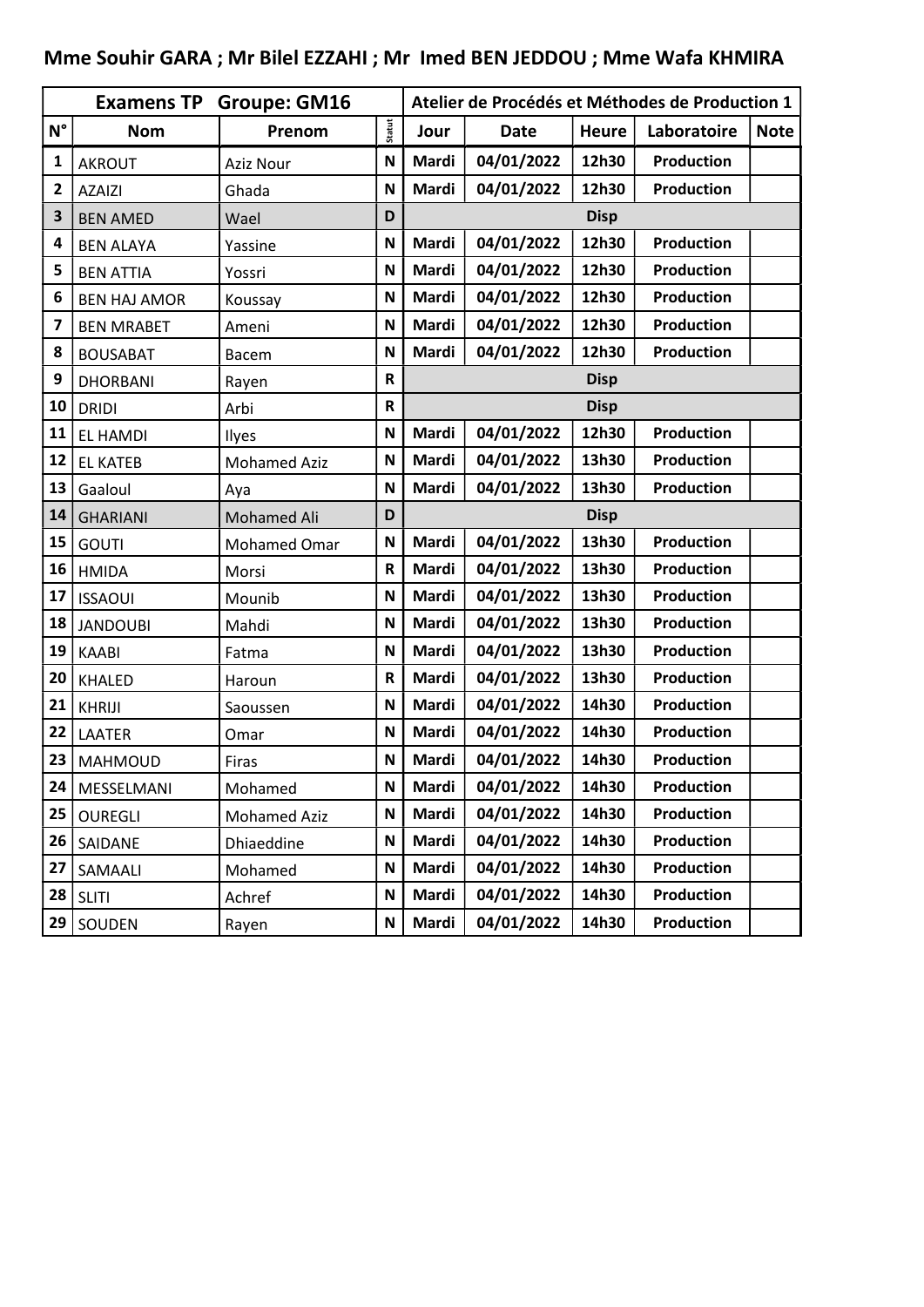#### Mr Taher HAMMAMI

|             | <b>Examens TP Groupe: CFM21</b> |                      |                           |       | Atelier CAO : Conception des moules d'injection plastique |              |             |             |
|-------------|---------------------------------|----------------------|---------------------------|-------|-----------------------------------------------------------|--------------|-------------|-------------|
| $N^{\circ}$ | <b>Nom</b>                      | Prénom               | <b>St</b>                 | Jour  | <b>Date</b>                                               | <b>Heure</b> | Laboratoire | <b>Note</b> |
| 1           | <b>ABID</b>                     | <b>Mohamed Talel</b> | N                         | Mardi | 04/01/2022                                                | 08h30        | <b>CAO2</b> |             |
| 2           | AKARI                           | Amal                 | N                         | Mardi | 04/01/2022                                                | 08h30        | <b>CAO2</b> |             |
| 3           | <b>ARFAOUI</b>                  | Mayssa               | N                         | Mardi | 04/01/2022                                                | 08h30        | <b>CAO2</b> |             |
| 4           | <b>AYDI</b>                     | <b>Mohamed Amine</b> | $\mathbf N$               | Mardi | 04/01/2022                                                | 08h30        | <b>CAO2</b> |             |
| 5           | <b>BEN ABDA</b>                 | Chaima               | $\mathsf N$               | Mardi | 04/01/2022                                                | 08h30        | <b>CAO2</b> |             |
| 6           | <b>BEN KERMICH</b>              | Rayen                | N                         | Mardi | 04/01/2022                                                | 08h30        | <b>CAO2</b> |             |
| 7           | <b>BOUASKER</b>                 | Wassim               | N                         | Mardi | 04/01/2022                                                | 08h30        | <b>CAO2</b> |             |
| 8           | <b>BOUSEK</b>                   | Rim                  | N                         | Mardi | 04/01/2022                                                | 09h30        | <b>CAO2</b> |             |
| 9           | <b>BOUSMINA</b>                 | Sabrine              | N                         | Mardi | 04/01/2022                                                | 09h30        | <b>CAO2</b> |             |
| 10          | <b>BRAHIM</b>                   | <b>Mohamed Aziz</b>  | ${\sf N}$                 | Mardi | 04/01/2022                                                | 09h30        | <b>CAO2</b> |             |
| 11          | <b>CHNTIR</b>                   | Ala Eddine           | $\mathbf N$               | Mardi | 04/01/2022                                                | 09h30        | <b>CAO2</b> |             |
| 12          | <b>DAGHFOUS</b>                 | Wassim               | N                         | Mardi | 04/01/2022                                                | 09h30        | <b>CAO2</b> |             |
| 13          | <b>DALLAGI</b>                  | Mohamed Ali          | $\mathsf R$               |       |                                                           | <b>Disp</b>  |             |             |
| 14          | <b>FARHAT</b>                   | Saber                | N                         | Mardi | 04/01/2022                                                | 09h30        | <b>CAO2</b> |             |
| 15          | GARGABOU                        | Salah-eddine         | N                         | Mardi | 04/01/2022                                                | 09h30        | <b>CAO2</b> |             |
| 16          | <b>HAMMEDI</b>                  | Olfa                 | N                         | Mardi | 04/01/2022                                                | 10h30        | <b>CAO2</b> |             |
| 17          | <b>HMISSI</b>                   | Alaeddine            | $\mathbf N$               | Mardi | 04/01/2022                                                | 10h30        | <b>CAO2</b> |             |
| 18          | <b>KAHOULI</b>                  | Aymen                | $\mathsf N$               | Mardi | 04/01/2022                                                | 10h30        | <b>CAO2</b> |             |
| 19          | <b>KHMISSI</b>                  | Bacem                | N                         | Mardi | 04/01/2022                                                | 10h30        | <b>CAO2</b> |             |
| 20          | LAMLOUM                         | Oussama              | N                         | Mardi | 04/01/2022                                                | 10h30        | <b>CAO2</b> |             |
| 21          | LANSARI                         | Iheb                 | N                         | Mardi | 04/01/2022                                                | 10h30        | <b>CAO2</b> |             |
| 22          | LOUATI                          | <b>Nawres</b>        | N                         | Mardi | 04/01/2022                                                | 10h30        | <b>CAO2</b> |             |
| 23          | <b>MHADHEBI</b>                 | Hajer                | N                         | Mardi | 04/01/2022                                                | 12h30        | <b>CAO2</b> |             |
| 24          | <b>MHALLI</b>                   | Mouaz                | D                         |       |                                                           | <b>Disp</b>  |             |             |
| 25          | <b>MISSAOUI</b>                 | Fedi                 | $\mathsf{N}$              | Mardi | 04/01/2022                                                | 12h30        | <b>CAO2</b> |             |
| 26          | <b>MOUELHI</b>                  | Mahmoud              | $\boldsymbol{\mathsf{N}}$ | Mardi | 04/01/2022                                                | 12h30        | <b>CAO2</b> |             |
| 27          | <b>OUESLATI</b>                 | Mohamed              | N                         | Mardi | 04/01/2022                                                | 12h30        | <b>CAO2</b> |             |
| 28          | <b>OUMAYA</b>                   | Hamza                | N                         | Mardi | 04/01/2022                                                | 12h30        | <b>CAO2</b> |             |
| 29          | SAIDI                           | Wala                 | N                         | Mardi | 04/01/2022                                                | 12h30        | <b>CAO2</b> |             |
| 30          | SOMAI                           | Marwa                | $\mathsf N$               | Mardi | 04/01/2022                                                | 12h30        | <b>CAO2</b> |             |
| 31          | SOUSSA                          | Amine                | $\boldsymbol{\mathsf{N}}$ | Mardi | 04/01/2022                                                | 13h30        | <b>CAO2</b> |             |
| 32          | <b>TWATI</b>                    | Alaa                 | N                         | Mardi | 04/01/2022                                                | 13h30        | <b>CAO2</b> |             |
| 33          | ZEMZEM                          | Nadine               | N                         | Mardi | 04/01/2022                                                | 13h30        | <b>CAO2</b> |             |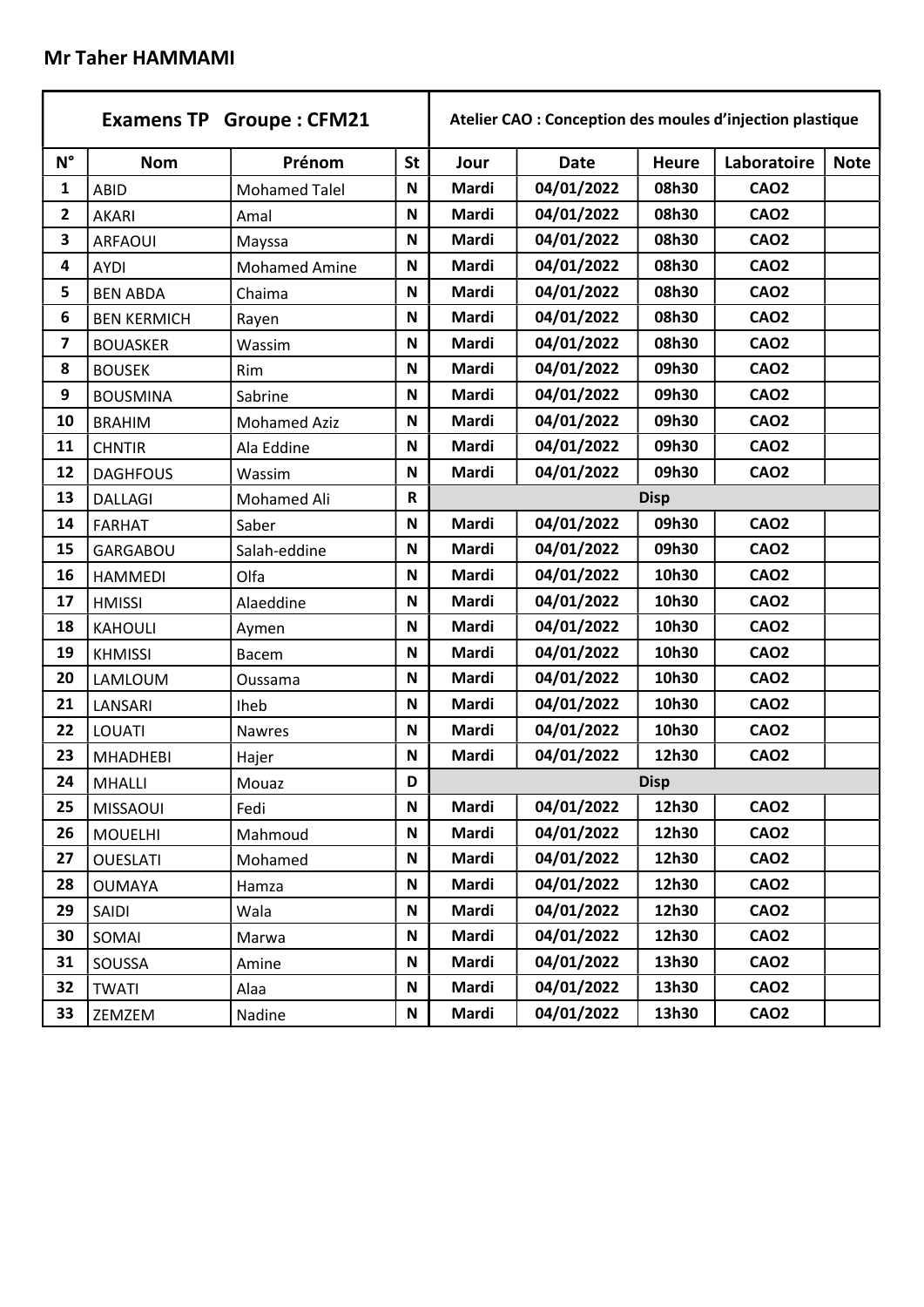### Mme Hana WAHABI

|                         |                    | <b>Examens TP Groupe: CFM21</b> |             |                 |             | <b>Atelier d'automatismes</b> |                   |             |
|-------------------------|--------------------|---------------------------------|-------------|-----------------|-------------|-------------------------------|-------------------|-------------|
| $N^{\circ}$             | <b>Nom</b>         | Prénom                          | <b>St</b>   | Jour            | <b>Date</b> | <b>Heure</b>                  | Laboratoire       | <b>Note</b> |
| 1                       | <b>ABID</b>        | <b>Mohamed Talel</b>            | N           | Mercredi        | 05/01/2022  | 08h30                         | <b>Electrique</b> |             |
| $\overline{\mathbf{2}}$ | <b>AKARI</b>       | Amal                            | N           | <b>Mercredi</b> | 05/01/2022  | 08h30                         | <b>Electrique</b> |             |
| 3                       | <b>ARFAOUI</b>     | Mayssa                          | N           | <b>Mercredi</b> | 05/01/2022  | 08h30                         | <b>Electrique</b> |             |
| 4                       | <b>AYDI</b>        | <b>Mohamed Amine</b>            | $\mathbf N$ | <b>Mercredi</b> | 05/01/2022  | 08h30                         | <b>Electrique</b> |             |
| 5                       | <b>BEN ABDA</b>    | Chaima                          | N           | Mercredi        | 05/01/2022  | 08h30                         | <b>Electrique</b> |             |
| 6                       | <b>BEN KERMICH</b> | Rayen                           | $\mathbf N$ | Mercredi        | 05/01/2022  | 09h30                         | Electrique        |             |
| $\overline{\mathbf{z}}$ | <b>BOUASKER</b>    | Wassim                          | N           | Mercredi        | 05/01/2022  | 09h30                         | Electrique        |             |
| 8                       | <b>BOUSEK</b>      | Rim                             | N           | Mercredi        | 05/01/2022  | 09h30                         | <b>Electrique</b> |             |
| 9                       | <b>BOUSMINA</b>    | Sabrine                         | N           | Mercredi        | 05/01/2022  | 09h30                         | Electrique        |             |
| 10                      | <b>BRAHIM</b>      | <b>Mohamed Aziz</b>             | N           | Mercredi        | 05/01/2022  | 09h30                         | <b>Electrique</b> |             |
| 11                      | <b>CHNTIR</b>      | Ala Eddine                      | N           | <b>Mercredi</b> | 05/01/2022  | 10h30                         | <b>Electrique</b> |             |
| 12                      | <b>DAGHFOUS</b>    | Wassim                          | $\mathbf N$ | <b>Mercredi</b> | 05/01/2022  | 10h30                         | Electrique        |             |
| 13                      | <b>DALLAGI</b>     | Mohamed Ali                     | $\mathsf R$ |                 |             | <b>Disp</b>                   |                   |             |
| 14                      | <b>FARHAT</b>      | Saber                           | N           | Mercredi        | 05/01/2022  | 10h30                         | Electrique        |             |
| 15                      | <b>GARGABOU</b>    | Salah-eddine                    | N           | Mercredi        | 05/01/2022  | 10h30                         | <b>Electrique</b> |             |
| 16                      | <b>HAMMEDI</b>     | Olfa                            | N           | Mercredi        | 05/01/2022  | 10h30                         | Electrique        |             |
| 17                      | <b>HMISSI</b>      | Alaeddine                       | $\mathbf N$ | Mercredi        | 05/01/2022  | 11h30                         | <b>Electrique</b> |             |
| 18                      | <b>KAHOULI</b>     | Aymen                           | N           | Mercredi        | 05/01/2022  | 11h30                         | Electrique        |             |
| 19                      | <b>KHMISSI</b>     | <b>Bacem</b>                    | $\mathbf N$ | <b>Mercredi</b> | 05/01/2022  | 11h30                         | <b>Electrique</b> |             |
| 20                      | LAMLOUM            | Oussama                         | N           | Mercredi        | 05/01/2022  | 11h30                         | <b>Electrique</b> |             |
| 21                      | LANSARI            | Iheb                            | $\mathbf N$ | <b>Mercredi</b> | 05/01/2022  | 11h30                         | Electrique        |             |
| 22                      | LOUATI             | <b>Nawres</b>                   | N           | Mercredi        | 05/01/2022  | 13h30                         | <b>Electrique</b> |             |
| 23                      | <b>MHADHEBI</b>    | Hajer                           | N           | Mercredi        | 05/01/2022  | 13h30                         | <b>Electrique</b> |             |
| 24                      | <b>MHALLI</b>      | Mouaz                           | D           |                 |             | <b>Disp</b>                   |                   |             |
| 25                      | <b>MISSAOUI</b>    | Fedi                            | $\mathbf N$ | Mercredi        | 05/01/2022  | 13h30                         | Electrique        |             |
| 26                      | <b>MOUELHI</b>     | Mahmoud                         | N           | <b>Mercredi</b> | 05/01/2022  | 13h30                         | <b>Electrique</b> |             |
| 27                      | <b>OUESLATI</b>    | Mohamed                         | N           | Mercredi        | 05/01/2022  | 13h30                         | Electrique        |             |
| 28                      | <b>OUMAYA</b>      | Hamza                           | N           | Mercredi        | 05/01/2022  | 14h30                         | <b>Electrique</b> |             |
| 29                      | SAIDI              | Wala                            | N           | Mercredi        | 05/01/2022  | 14h30                         | <b>Electrique</b> |             |
| 30                      | SOMAI              | Marwa                           | $\mathbf N$ | Mercredi        | 05/01/2022  | 14h30                         | <b>Electrique</b> |             |
| 31                      | SOUSSA             | Amine                           | ${\sf N}$   | Mercredi        | 05/01/2022  | 14h30                         | <b>Electrique</b> |             |
| 32                      | <b>TWATI</b>       | Alaa                            | N           | Mercredi        | 05/01/2022  | 14h30                         | <b>Electrique</b> |             |
| 33                      | ZEMZEM             | Nadine                          | N           | <b>Mercredi</b> | 05/01/2022  | 14h30                         | <b>Electrique</b> |             |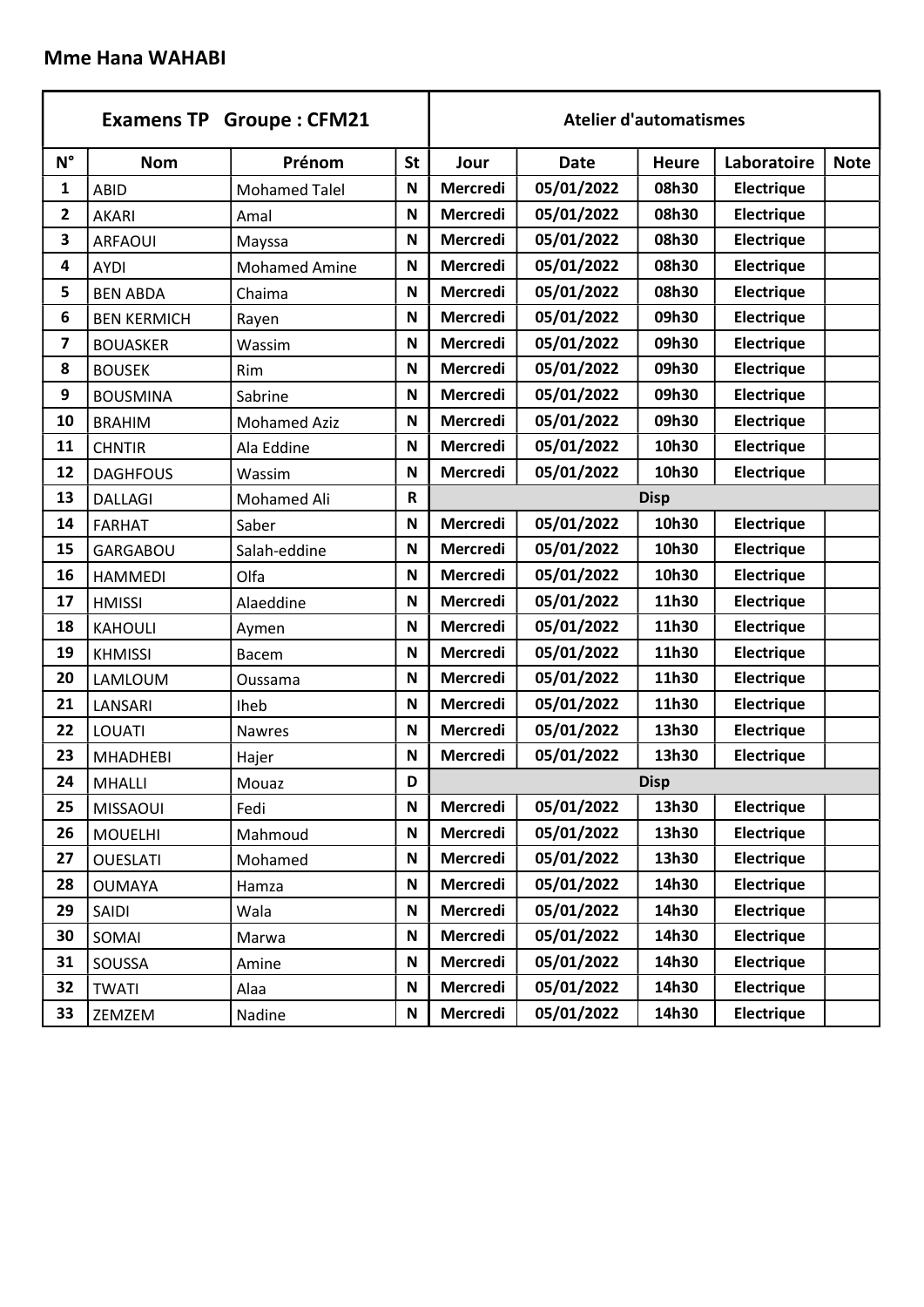### Mr Lotfi ABDELLAOUI

|                         |                    | <b>Examens TP Groupe: CFM22</b> |              |               |             | Atelier mécanique 3 |             |             |  |  |
|-------------------------|--------------------|---------------------------------|--------------|---------------|-------------|---------------------|-------------|-------------|--|--|
| $N^{\circ}$             | <b>Nom</b>         | Prénom                          | <b>St</b>    | Jour          | <b>Date</b> | <b>Heure</b>        | Laboratoire | <b>Note</b> |  |  |
| $\mathbf{1}$            | <b>BAN AMARA</b>   | <b>Mohamed Aziz</b>             | N            | <b>Samedi</b> | 11/12/2021  | 09h30               | M d Fluides |             |  |  |
| 2                       | <b>BEN HASSINE</b> | Oumayma                         | N            | Samedi        | 11/12/2021  | 09h30               | M d Fluides |             |  |  |
| 3                       | <b>BEN ISMAIL</b>  | Skander                         | N            | Samedi        | 11/12/2021  | 09h30               | M d Fluides |             |  |  |
| 4                       | <b>BEN KHALIFA</b> | <b>Ahmed Aziz</b>               | N            | <b>Samedi</b> | 11/12/2021  | 09h30               | M d Fluides |             |  |  |
| 5                       | <b>BEN SALEM</b>   | Yassine                         | N            | Samedi        | 11/12/2021  | 09h30               | M d Fluides |             |  |  |
| 6                       | <b>BERBER</b>      | Ezer                            | N            | Samedi        | 11/12/2021  | 10h30               | M d Fluides |             |  |  |
| $\overline{\mathbf{z}}$ | <b>BOUGHDIRI</b>   | Mohamed Iheb                    | N            | Samedi        | 11/12/2021  | 10h30               | M d Fluides |             |  |  |
| 8                       | <b>DAAGI</b>       | Hanadi                          | N            | Samedi        | 11/12/2021  | 10h30               | M d Fluides |             |  |  |
| 9                       | <b>DAOUD</b>       | Bassem                          | N            | Samedi        | 11/12/2021  | 10h30               | M d Fluides |             |  |  |
| 10                      | <b>DHBAYBI</b>     | Ghofrane                        | N            | Samedi        | 11/12/2021  | 10h30               | M d Fluides |             |  |  |
| 11                      | <b>DRIDI</b>       | Saif Eddine                     | N            | Samedi        | 11/12/2021  | 08h30               | M d Fluides |             |  |  |
| 12                      | <b>GARFI</b>       | Aziz                            | N            | Samedi        | 11/12/2021  | 08h30               | M d Fluides |             |  |  |
| 13                      | <b>HADDAD</b>      | Ilyes                           | N            | Samedi        | 11/12/2021  | 08h30               | M d Fluides |             |  |  |
| 14                      | <b>HAJRI</b>       | Omar                            | N            | Samedi        | 11/12/2021  | 08h30               | M d Fluides |             |  |  |
| 15                      | <b>HATTAB</b>      | Ghailen                         | $\mathsf{R}$ |               | <b>Disp</b> |                     |             |             |  |  |
| 16                      | <b>HICHRI</b>      | Kassem                          | N            | Samedi        | 11/12/2021  | 08h30               | M d Fluides |             |  |  |
| 17                      | <b>HORRI</b>       | Oussama                         | N            | Mardi         | 04/01/2022  | 09h30               | M d Fluides |             |  |  |
| 18                      | <b>JOUINI</b>      | Hanen                           | N            | Mardi         | 04/01/2022  | 09h30               | M d Fluides |             |  |  |
| 19                      | <b>KABAILI</b>     | Ala Eddine                      | $\mathsf R$  |               |             | <b>Disp</b>         |             |             |  |  |
| 20                      | <b>KHLIFI</b>      | Khaled                          | N            | Mardi         | 04/01/2022  | 09h30               | M d Fluides |             |  |  |
| 21                      | <b>KNENI</b>       | Wissem                          | N            | Mardi         | 04/01/2022  | 09h30               | M d Fluides |             |  |  |
| 22                      | <b>KROUT</b>       | Oussama                         | N            | Mardi         | 04/01/2022  | 09h30               | M d Fluides |             |  |  |
| 23                      | LAJILI             | <b>Ahmed Aziz</b>               | N            | Mardi         | 04/01/2022  | 08h30               | M d Fluides |             |  |  |
| 24                      | <b>OUAFI</b>       | Yassine                         | N            | Mardi         | 04/01/2022  | 08h30               | M d Fluides |             |  |  |
| 25                      | <b>RAOUAFI</b>     | Fatma                           | N            | Mardi         | 04/01/2022  | 08h30               | M d Fluides |             |  |  |
| 26                      | <b>RIAHI</b>       | Mokhtar                         | $\mathsf N$  | Mardi         | 04/01/2022  | 08h30               | M d Fluides |             |  |  |
| 27                      | <b>SEMETI</b>      | Manel                           | N            | Mardi         | 04/01/2022  | 08h30               | M d Fluides |             |  |  |
| 28                      | SOMAI              | Aymen                           | N            | Mardi         | 04/01/2022  | 10h30               | M d Fluides |             |  |  |
| 29                      | <b>TRABELSI</b>    | Oumayma                         | N            | Mardi         | 04/01/2022  | 10h30               | M d Fluides |             |  |  |
| 30                      | ZAIED              | Saif Allah                      | N            | Mardi         | 04/01/2022  | 10h30               | M d Fluides |             |  |  |
| 31                      | ZAYENI             | <b>Mohamed Aziz</b>             | N            | Mardi         | 04/01/2022  | 10h30               | M d Fluides |             |  |  |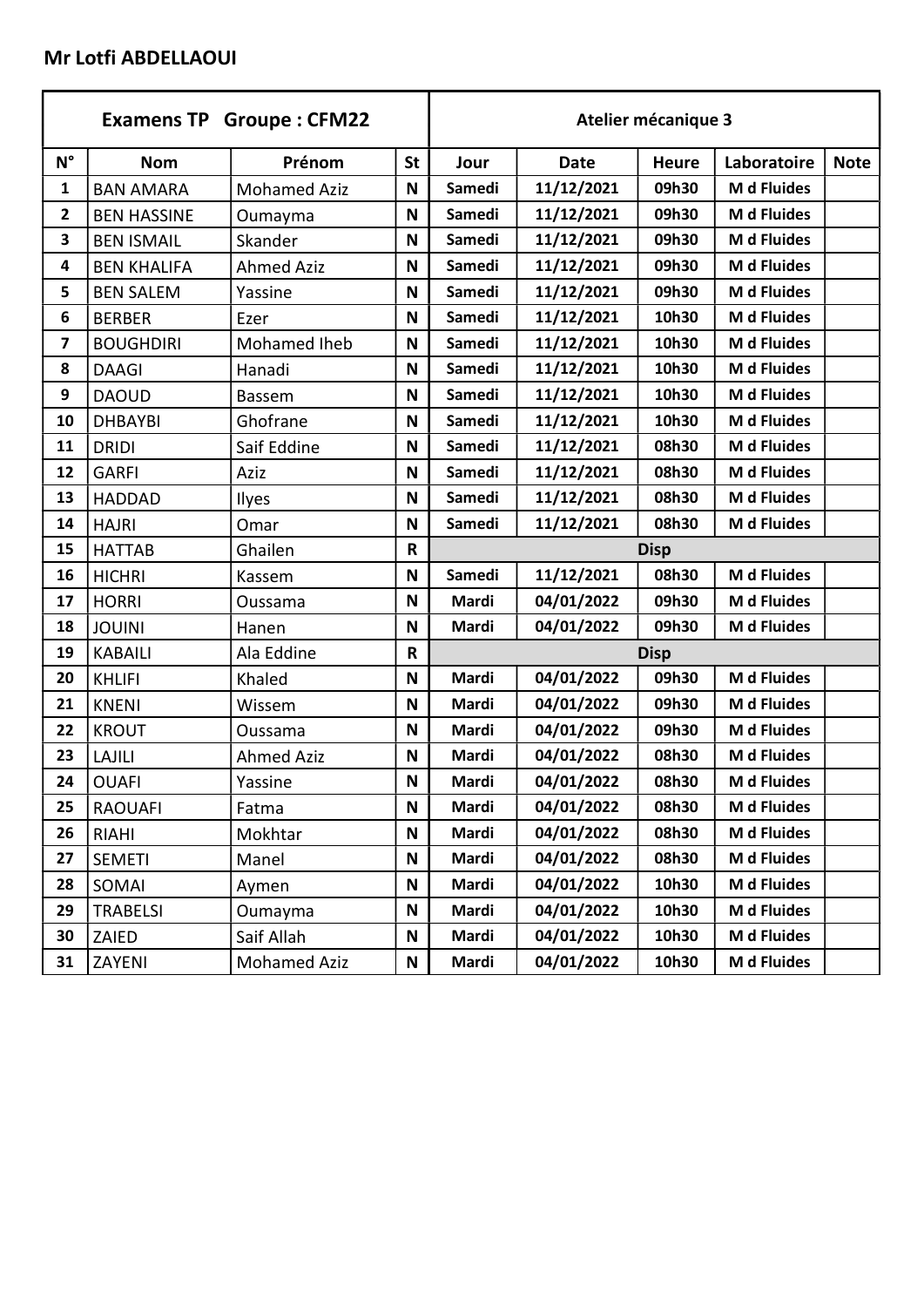#### Mr Taher HAMMAMI

|                         |                    | <b>Examens TP Groupe: CFM22</b> |             |       | Atelier CAO : Conception des moules d'injection plastique |              |             |             |  |  |
|-------------------------|--------------------|---------------------------------|-------------|-------|-----------------------------------------------------------|--------------|-------------|-------------|--|--|
| $N^{\circ}$             | <b>Nom</b>         | Prénom                          | <b>St</b>   | Jour  | <b>Date</b>                                               | <b>Heure</b> | Laboratoire | <b>Note</b> |  |  |
| $\mathbf{1}$            | <b>BAN AMARA</b>   | <b>Mohamed Aziz</b>             | N           | Lundi | 03/01/2022                                                | 08h30        | <b>CAO2</b> |             |  |  |
| $\mathbf{2}$            | <b>BEN HASSINE</b> | Oumayma                         | N           | Lundi | 03/01/2022                                                | 08h30        | <b>CAO2</b> |             |  |  |
| 3                       | <b>BEN ISMAIL</b>  | Skander                         | N           | Lundi | 03/01/2022                                                | 08h30        | <b>CAO2</b> |             |  |  |
| 4                       | <b>BEN KHALIFA</b> | <b>Ahmed Aziz</b>               | N           | Lundi | 03/01/2022                                                | 08h30        | <b>CAO2</b> |             |  |  |
| 5                       | <b>BEN SALEM</b>   | Yassine                         | N           | Lundi | 03/01/2022                                                | 08h30        | <b>CAO2</b> |             |  |  |
| 6                       | <b>BERBER</b>      | Ezer                            | N           | Lundi | 03/01/2022                                                | 08h30        | <b>CAO2</b> |             |  |  |
| $\overline{\mathbf{z}}$ | <b>BOUGHDIRI</b>   | Mohamed Iheb                    | N           | Lundi | 03/01/2022                                                | 08h30        | <b>CAO2</b> |             |  |  |
| 8                       | <b>DAAGI</b>       | Hanadi                          | N           | Lundi | 03/01/2022                                                | 09h30        | <b>CAO2</b> |             |  |  |
| 9                       | <b>DAOUD</b>       | Bassem                          | N           | Lundi | 03/01/2022                                                | 09h30        | <b>CAO2</b> |             |  |  |
| 10                      | <b>DHBAYBI</b>     | Ghofrane                        | N           | Lundi | 03/01/2022                                                | 09h30        | <b>CAO2</b> |             |  |  |
| 11                      | <b>DRIDI</b>       | Saif Eddine                     | N           | Lundi | 03/01/2022                                                | 09h30        | <b>CAO2</b> |             |  |  |
| 12                      | <b>GARFI</b>       | Aziz                            | N           | Lundi | 03/01/2022                                                | 09h30        | <b>CAO2</b> |             |  |  |
| 13                      | <b>HADDAD</b>      | Ilyes                           | N           | Lundi | 03/01/2022                                                | 09h30        | <b>CAO2</b> |             |  |  |
| 14                      | <b>HAJRI</b>       | Omar                            | N           | Lundi | 03/01/2022                                                | 09h30        | <b>CAO2</b> |             |  |  |
| 15                      | <b>HATTAB</b>      | Ghailen                         | $\mathsf R$ |       | <b>Disp</b>                                               |              |             |             |  |  |
| 16                      | <b>HICHRI</b>      | Kassem                          | N           | Lundi | 03/01/2022                                                | 10h30        | <b>CAO2</b> |             |  |  |
| 17                      | <b>HORRI</b>       | Oussama                         | N           | Lundi | 03/01/2022                                                | 10h30        | <b>CAO2</b> |             |  |  |
| 18                      | <b>JOUINI</b>      | Hanen                           | N           | Lundi | 03/01/2022                                                | 10h30        | <b>CAO2</b> |             |  |  |
| 19                      | <b>KABAILI</b>     | Ala Eddine                      | R           |       |                                                           | <b>Disp</b>  |             |             |  |  |
| 20                      | <b>KHLIFI</b>      | Khaled                          | N           | Lundi | 03/01/2022                                                | 10h30        | <b>CAO2</b> |             |  |  |
| 21                      | <b>KNENI</b>       | Wissem                          | N           | Lundi | 03/01/2022                                                | 10h30        | <b>CAO2</b> |             |  |  |
| 22                      | <b>KROUT</b>       | Oussama                         | N           | Lundi | 03/01/2022                                                | 10h30        | <b>CAO2</b> |             |  |  |
| 23                      | LAJILI             | <b>Ahmed Aziz</b>               | N           | Lundi | 03/01/2022                                                | 10h30        | <b>CAO2</b> |             |  |  |
| 24                      | <b>OUAFI</b>       | Yassine                         | N           | Lundi | 03/01/2022                                                | 11h30        | <b>CAO2</b> |             |  |  |
| 25                      | <b>RAOUAFI</b>     | Fatma                           | N           | Lundi | 03/01/2022                                                | 11h30        | <b>CAO2</b> |             |  |  |
| 26                      | <b>RIAHI</b>       | Mokhtar                         | N           | Lundi | 03/01/2022                                                | 11h30        | <b>CAO2</b> |             |  |  |
| 27                      | <b>SEMETI</b>      | Manel                           | N           | Lundi | 03/01/2022                                                | 11h30        | <b>CAO2</b> |             |  |  |
| 28                      | SOMAI              | Aymen                           | N           | Lundi | 03/01/2022                                                | 11h30        | <b>CAO2</b> |             |  |  |
| 29                      | <b>TRABELSI</b>    | Oumayma                         | N           | Lundi | 03/01/2022                                                | 11h30        | <b>CAO2</b> |             |  |  |
| 30                      | ZAIED              | Saif Allah                      | N           | Lundi | 03/01/2022                                                | 11h30        | <b>CAO2</b> |             |  |  |
| 31                      | ZAYENI             | <b>Mohamed Aziz</b>             | Ν           | Lundi | 03/01/2022                                                | 11h30        | <b>CAO2</b> |             |  |  |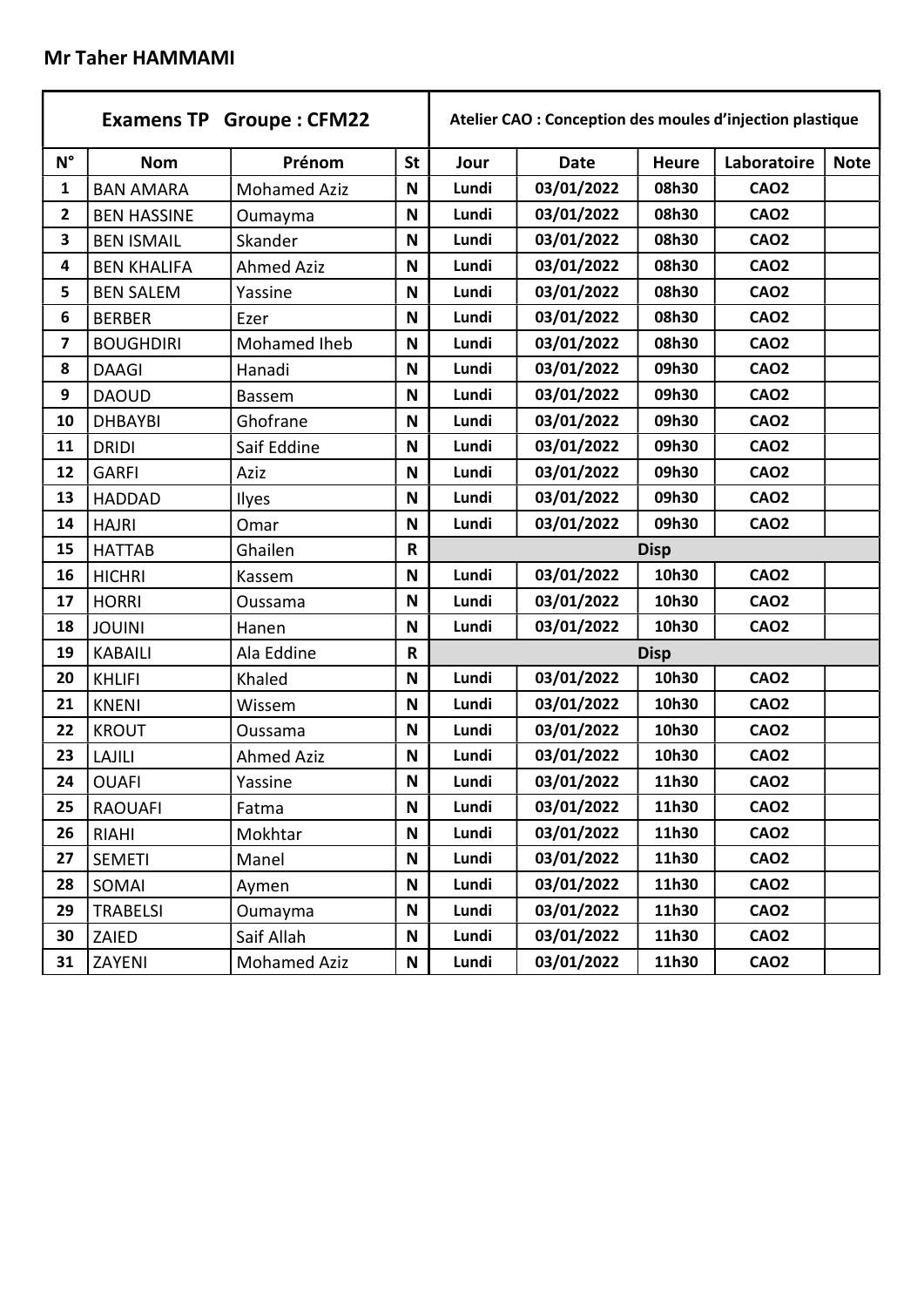# Mr Nidhal MDINI

|                         |                    | <b>Examens TP Groupe: CFM22</b> |              |               |             | <b>Atelier d'automatismes</b> |                   |             |  |
|-------------------------|--------------------|---------------------------------|--------------|---------------|-------------|-------------------------------|-------------------|-------------|--|
| $N^{\circ}$             | <b>Nom</b>         | Prénom                          | <b>St</b>    | Jour          | <b>Date</b> | <b>Heure</b>                  | Laboratoire       | <b>Note</b> |  |
| 1                       | <b>BAN AMARA</b>   | <b>Mohamed Aziz</b>             | N            | Mardi         | 04/01/2022  | 08h30                         | Electrique        |             |  |
| $\mathbf{2}$            | <b>BEN HASSINE</b> | Oumayma                         | N            | Mardi         | 04/01/2022  | 08h30                         | Electrique        |             |  |
| 3                       | <b>BEN ISMAIL</b>  | Skander                         | N            | Mardi         | 04/01/2022  | 08h30                         | Electrique        |             |  |
| 4                       | <b>BEN KHALIFA</b> | <b>Ahmed Aziz</b>               | N            | Mardi         | 04/01/2022  | 08h30                         | <b>Electrique</b> |             |  |
| 5                       | <b>BEN SALEM</b>   | Yassine                         | N            | Mardi         | 04/01/2022  | 08h30                         | <b>Electrique</b> |             |  |
| 6                       | <b>BERBER</b>      | Ezer                            | N            | Mardi         | 04/01/2022  | 09h30                         | <b>Electrique</b> |             |  |
| $\overline{\mathbf{z}}$ | <b>BOUGHDIRI</b>   | Mohamed Iheb                    | N            | Mardi         | 04/01/2022  | 09h30                         | <b>Electrique</b> |             |  |
| 8                       | <b>DAAGI</b>       | Hanadi                          | N            | Mardi         | 04/01/2022  | 09h30                         | <b>Electrique</b> |             |  |
| 9                       | <b>DAOUD</b>       | Bassem                          | N            | Mardi         | 04/01/2022  | 09h30                         | <b>Electrique</b> |             |  |
| 10                      | <b>DHBAYBI</b>     | Ghofrane                        | N            | Mardi         | 04/01/2022  | 09h30                         | <b>Electrique</b> |             |  |
| 11                      | <b>DRIDI</b>       | Saif Eddine                     | N            | Mardi         | 04/01/2022  | 10h30                         | <b>Electrique</b> |             |  |
| 12                      | <b>GARFI</b>       | Aziz                            | N            | Mardi         | 04/01/2022  | 10h30                         | Electrique        |             |  |
| 13                      | <b>HADDAD</b>      | Ilyes                           | N            | Mardi         | 04/01/2022  | 10h30                         | <b>Electrique</b> |             |  |
| 14                      | <b>HAJRI</b>       | Omar                            | N            | Mardi         | 04/01/2022  | 10h30                         | <b>Electrique</b> |             |  |
| 15                      | <b>HATTAB</b>      | Ghailen                         | $\mathsf R$  | <b>Disp</b>   |             |                               |                   |             |  |
| 16                      | <b>HICHRI</b>      | Kassem                          | N            | Mardi         | 04/01/2022  | 10h30                         | Electrique        |             |  |
| 17                      | <b>HORRI</b>       | Oussama                         | N            | Samedi        | 11/12/2021  | 08h30                         | Electrique        |             |  |
| 18                      | <b>JOUINI</b>      | Hanen                           | N            | Samedi        | 11/12/2021  | 08h30                         | Electrique        |             |  |
| 19                      | <b>KABAILI</b>     | Ala Eddine                      | $\mathsf{R}$ |               |             | <b>Disp</b>                   |                   |             |  |
| 20                      | <b>KHLIFI</b>      | Khaled                          | N            | Samedi        | 11/12/2021  | 08h30                         | Electrique        |             |  |
| 21                      | <b>KNENI</b>       | Wissem                          | N            | Samedi        | 11/12/2021  | 08h30                         | <b>Electrique</b> |             |  |
| 22                      | <b>KROUT</b>       | Oussama                         | N            | Samedi        | 11/12/2021  | 08h30                         | Electrique        |             |  |
| 23                      | <b>LAJILI</b>      | <b>Ahmed Aziz</b>               | N            | <b>Samedi</b> | 11/12/2021  | 09h30                         | Electrique        |             |  |
| 24                      | <b>OUAFI</b>       | Yassine                         | N            | Samedi        | 11/12/2021  | 09h30                         | Electrique        |             |  |
| 25                      | <b>RAOUAFI</b>     | Fatma                           | N            | Samedi        | 11/12/2021  | 09h30                         | Electrique        |             |  |
| 26                      | <b>RIAHI</b>       | Mokhtar                         | N            | Samedi        | 11/12/2021  | 09h30                         | <b>Electrique</b> |             |  |
| 27                      | <b>SEMETI</b>      | Manel                           | N            | Samedi        | 11/12/2021  | 09h30                         | <b>Electrique</b> |             |  |
| 28                      | SOMAI              | Aymen                           | N            | Samedi        | 11/12/2021  | 10h30                         | Electrique        |             |  |
| 29                      | <b>TRABELSI</b>    | Oumayma                         | N            | Samedi        | 11/12/2021  | 10h30                         | Electrique        |             |  |
| 30                      | ZAIED              | Saif Allah                      | N            | Samedi        | 11/12/2021  | 10h30                         | Electrique        |             |  |
| 31                      | ZAYENI             | <b>Mohamed Aziz</b>             | Ν            | Samedi        | 11/12/2021  | 10h30                         | Electrique        |             |  |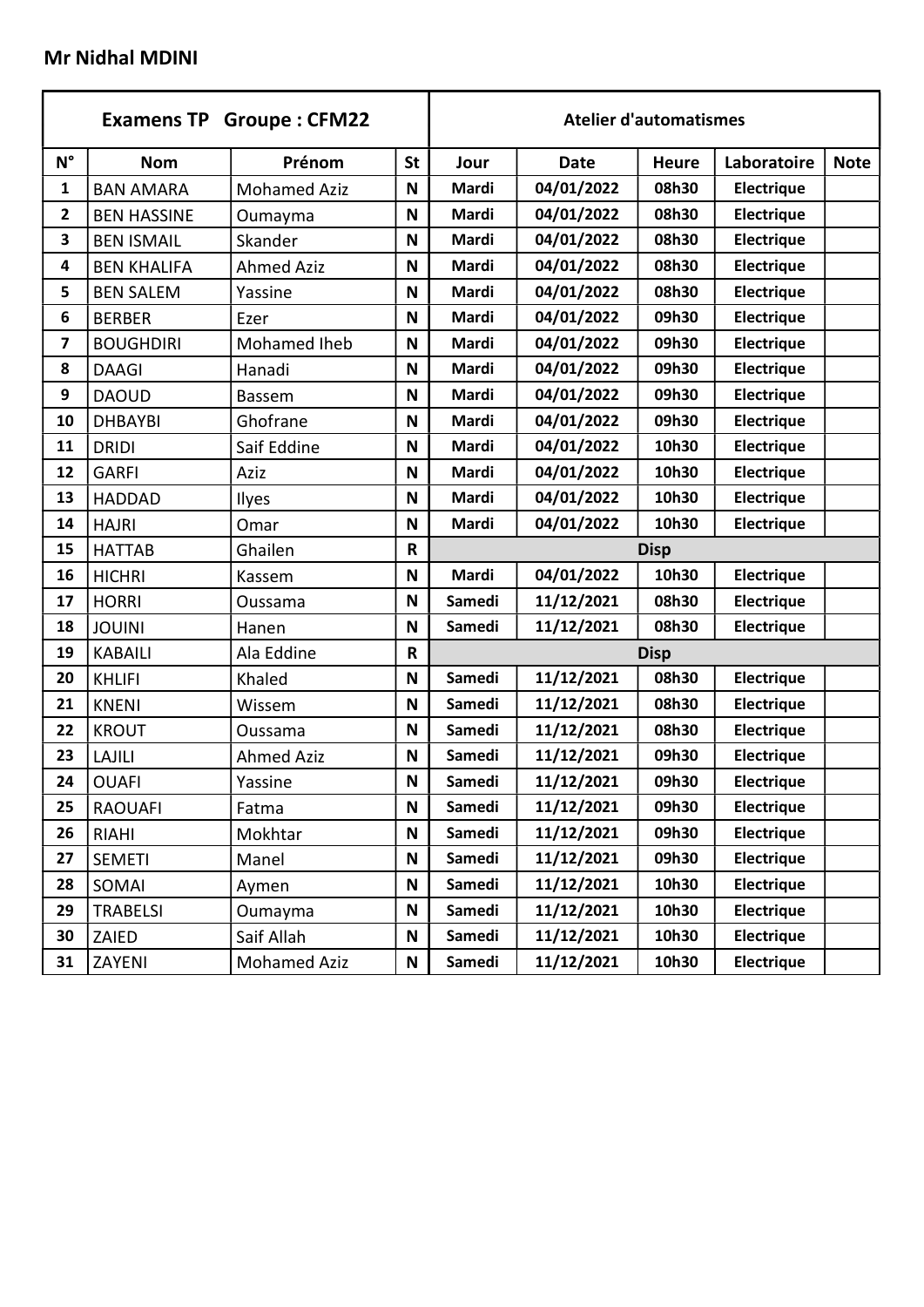|              | <b>Examens TP</b> | <b>Groupe: MI21</b>  |              |             | Atelier CAO : Conception des moules d'injection | plastique    |             |             |  |
|--------------|-------------------|----------------------|--------------|-------------|-------------------------------------------------|--------------|-------------|-------------|--|
| $N^{\circ}$  | <b>Nom</b>        | Prénom               | <b>St</b>    | Jour        | <b>Date</b>                                     | <b>Heure</b> | Laboratoire | <b>Note</b> |  |
| 1            | <b>ABIDI</b>      | Seif Eddine          | N            | Lundi       | 03/01/2022                                      | 10h00        | <b>CFAO</b> |             |  |
| $\mathbf{2}$ | <b>ASKRI</b>      | Wael                 | $\mathsf{R}$ | Lundi       | 03/01/2022                                      | 10h00        | <b>CFAO</b> |             |  |
| 3            | <b>AZZOUZ</b>     | Malek                | N            | Lundi       | 03/01/2022                                      | 10h00        | <b>CFAO</b> |             |  |
| 4            | <b>BACCOUCH</b>   | Ala                  | N            | Lundi       | 03/01/2022                                      | 10h00        | <b>CFAO</b> |             |  |
| 5            | <b>BEN AMARA</b>  | Ali                  | N            | Lundi       | 03/01/2022                                      | 10h00        | <b>CFAO</b> |             |  |
| 6            | <b>BEN BRAHEM</b> | Ghofrane             | N            | Lundi       | 03/01/2022                                      | 10h00        | <b>CFAO</b> |             |  |
| 7            | <b>BENMAHMOUD</b> | Mahmoud              | $\mathsf{R}$ |             | <b>Disp</b>                                     |              |             |             |  |
| 8            | <b>BOUAFIF</b>    | Ahmed                | N            | Lundi       | 03/01/2022                                      | 10h00        | <b>CFAO</b> |             |  |
| 9            | <b>EBDELLI</b>    | Nidhal               | N            | Lundi       | 03/01/2022                                      | 08h30        | <b>CFAO</b> |             |  |
| 10           | <b>ELMOULDI</b>   | Oussama              | D            |             |                                                 | <b>Disp</b>  |             |             |  |
| 11           | <b>GMATI</b>      | <b>Mohamed Amine</b> | N            | Lundi       | 03/01/2022                                      | 08h30        | <b>CFAO</b> |             |  |
| 12           | <b>HENCHIRI</b>   | Aljazia              | N            | Lundi       | 03/01/2022                                      | 08h30        | <b>CFAO</b> |             |  |
| 13           | <b>KEFI</b>       | Ilyes                | N            | Lundi       | 03/01/2022                                      | 08h30        | <b>CFAO</b> |             |  |
| 14           | <b>NCIR</b>       | Ghaith               | N            | Lundi       | 03/01/2022                                      | 08h30        | <b>CFAO</b> |             |  |
| 15           | <b>OUESLATI</b>   | Mehdi                | N            | Lundi       | 03/01/2022                                      | 08h30        | <b>CFAO</b> |             |  |
| 16           | <b>TROUDI</b>     | Seif Eddine          | $\mathsf{R}$ | <b>Disp</b> |                                                 |              |             |             |  |
| 17           | <b>TURKI</b>      | Ghada                | N            | Lundi       | 03/01/2022                                      | 08h30        | <b>CFAO</b> |             |  |

## Mr Wahbi MANKAI

|                |                   | <b>Examens TP Groupe: MI21</b> |              |             | Atelier de gestion de production |              |              |             |  |
|----------------|-------------------|--------------------------------|--------------|-------------|----------------------------------|--------------|--------------|-------------|--|
| $N^{\circ}$    | <b>Nom</b>        | Prénom                         | <b>St</b>    | Jour        | <b>Date</b>                      | <b>Heure</b> | Laboratoire  | <b>Note</b> |  |
| $\mathbf{1}$   | <b>ABIDI</b>      | Seif Eddine                    | N            | Lundi       | 03/01/2022                       | 08h30        | <b>CAO 2</b> |             |  |
| $\overline{2}$ | <b>ASKRI</b>      | Wael                           | R            | Lundi       | 03/01/2022                       | 08h30        | <b>CAO 2</b> |             |  |
| 3              | <b>AZZOUZ</b>     | Malek                          | N            | Lundi       | 03/01/2022                       | 08h30        | <b>CAO 2</b> |             |  |
| 4              | <b>BACCOUCH</b>   | Ala                            | N            | Lundi       | 03/01/2022                       | 08h30        | <b>CAO 2</b> |             |  |
| 5              | <b>BEN AMARA</b>  | Ali                            | N            | Lundi       | 03/01/2022                       | 08h30        | <b>CAO 2</b> |             |  |
| 6              | <b>BEN BRAHEM</b> | Ghofrane                       | N            | Lundi       | 03/01/2022                       | 08h30        | <b>CAO 2</b> |             |  |
| 7              | <b>BENMAHMOUD</b> | Mahmoud                        | $\mathsf{R}$ |             | <b>Disp</b>                      |              |              |             |  |
| 8              | <b>BOUAFIF</b>    | Ahmed                          | N            | Lundi       | 03/01/2022                       | 08h30        | <b>CAO 2</b> |             |  |
| 9              | <b>EBDELLI</b>    | Nidhal                         | N            | Lundi       | 03/01/2022                       | 10h00        | <b>CAO 2</b> |             |  |
| 10             | <b>ELMOULDI</b>   | Oussama                        | D            |             |                                  | <b>Disp</b>  |              |             |  |
| 11             | <b>GMATI</b>      | <b>Mohamed Amine</b>           | N            | Lundi       | 03/01/2022                       | 10h00        | <b>CAO 2</b> |             |  |
| 12             | <b>HENCHIRI</b>   | Aljazia                        | N            | Lundi       | 03/01/2022                       | 10h00        | <b>CAO 2</b> |             |  |
| 13             | KEFI              | <b>Ilyes</b>                   | N            | Lundi       | 03/01/2022                       | 10h00        | <b>CAO 2</b> |             |  |
| 14             | <b>NCIR</b>       | Ghaith                         | N            | Lundi       | 03/01/2022                       | 10h00        | <b>CAO 2</b> |             |  |
| 15             | <b>OUESLATI</b>   | Mehdi                          | N            | Lundi       | 03/01/2022                       | 10h00        | <b>CAO 2</b> |             |  |
| 16             | <b>TROUDI</b>     | Seif Eddine                    | $\mathsf{R}$ | <b>Disp</b> |                                  |              |              |             |  |
| 17             | <b>TURKI</b>      | Ghada                          | N            | Lundi       | 03/01/2022                       | 10h00        | <b>CAO 2</b> |             |  |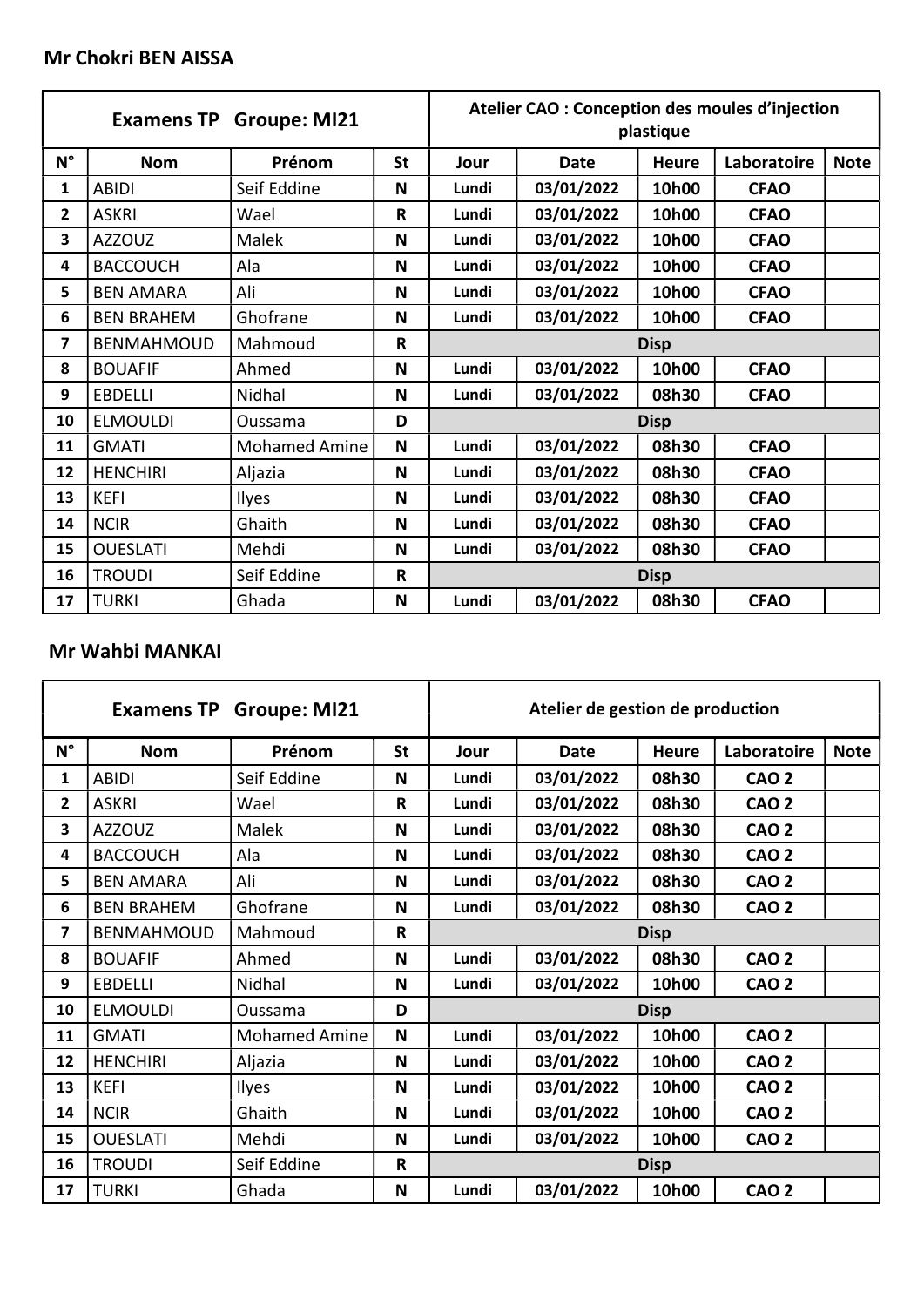# Mr Chokri BEN AISSA

|             |                    | <b>Examens TP Groupe: MI22</b> |                         |                 | Atelier CAO : Conception des moules d'injection | plastique    |             |             |
|-------------|--------------------|--------------------------------|-------------------------|-----------------|-------------------------------------------------|--------------|-------------|-------------|
| $N^{\circ}$ | <b>Nom</b>         | Prénom                         | <b>St</b>               | Jour            | <b>Date</b>                                     | <b>Heure</b> | Laboratoire | <b>Note</b> |
| 1           | <b>ALOUI</b>       | Youssef                        | N                       | <b>Mercredi</b> | 05/01/2022                                      | 08h30        | <b>CFAO</b> |             |
| 2           | <b>AOUADI</b>      | Mohamed Ali                    | $\mathsf N$             | <b>Mercredi</b> | 05/01/2022                                      | 08h30        | <b>CFAO</b> |             |
| 3           | <b>BEN ALI</b>     | <b>Mohamed Omar</b>            | $\overline{\mathsf{R}}$ |                 |                                                 | <b>Disp</b>  |             |             |
| 4           | <b>BEN AHMED</b>   | Hana                           | N                       | <b>Mercredi</b> | 05/01/2022                                      | 08h30        | <b>CFAO</b> |             |
| 5           | <b>BEN MAJDOUB</b> | Ahmed                          | N                       | Mercredi        | 05/01/2022                                      | 08h30        | <b>CFAO</b> |             |
| 6           | <b>BEN MASSOUD</b> | Sarra                          | N                       | <b>Mercredi</b> | 05/01/2022                                      | 08h30        | <b>CFAO</b> |             |
| 7           | <b>BEN FARHAT</b>  | Aymen                          | R                       |                 |                                                 | <b>Disp</b>  |             |             |
| 8           | <b>BOUGHANMI</b>   | Wiem                           | N                       | Mercredi        | 05/01/2022                                      | 08h30        | <b>CFAO</b> |             |
| 9           | <b>BRINSSI</b>     | Nourhene                       | N                       | Mercredi        | 05/01/2022                                      | 09h30        | <b>CFAO</b> |             |
| 10          | <b>DHAHRI</b>      | <b>Mohamed Amine</b>           | N                       | Mercredi        | 05/01/2022                                      | 09h30        | <b>CFAO</b> |             |
| 11          | <b>DRAOUI</b>      | <b>Mohamed Anour</b>           | N                       | Mercredi        | 05/01/2022                                      | 09h30        | <b>CFAO</b> |             |
| 12          | <b>ELKOCHBATI</b>  | Nader                          | N                       | <b>Mercredi</b> | 05/01/2022                                      | 09h30        | <b>CFAO</b> |             |
| 13          | <b>GANNAR</b>      | Yosri                          | N                       | Mercredi        | 05/01/2022                                      | 09h30        | <b>CFAO</b> |             |
| 14          | <b>HERGUEM</b>     | Mohamed                        | N                       | <b>Mercredi</b> | 05/01/2022                                      | 09h30        | <b>CFAO</b> |             |
| 15          | <b>HMIDA</b>       | Rahma                          | N                       | <b>Mercredi</b> | 05/01/2022                                      | 10h30        | <b>CFAO</b> |             |
| 16          | <b>JABRI</b>       | Abderahmen                     | N                       | <b>Mercredi</b> | 05/01/2022                                      | 10h30        | <b>CFAO</b> |             |
| 17          | <b>JEMLI</b>       | Ameni                          | N                       | <b>Mercredi</b> | 05/01/2022                                      | 10h30        | <b>CFAO</b> |             |
| 18          | <b>JELASSI</b>     | Ahmed                          | N                       | Mercredi        | 05/01/2022                                      | 10h30        | <b>CFAO</b> |             |
| 19          | <b>OTHMEN</b>      | <b>Ahmed Aziz</b>              | N                       | <b>Mercredi</b> | 05/01/2022                                      | 10h30        | <b>CFAO</b> |             |
| 20          | <b>SAHLI</b>       | Nada                           | N                       | Mercredi        | 05/01/2022                                      | 10h30        | <b>CFAO</b> |             |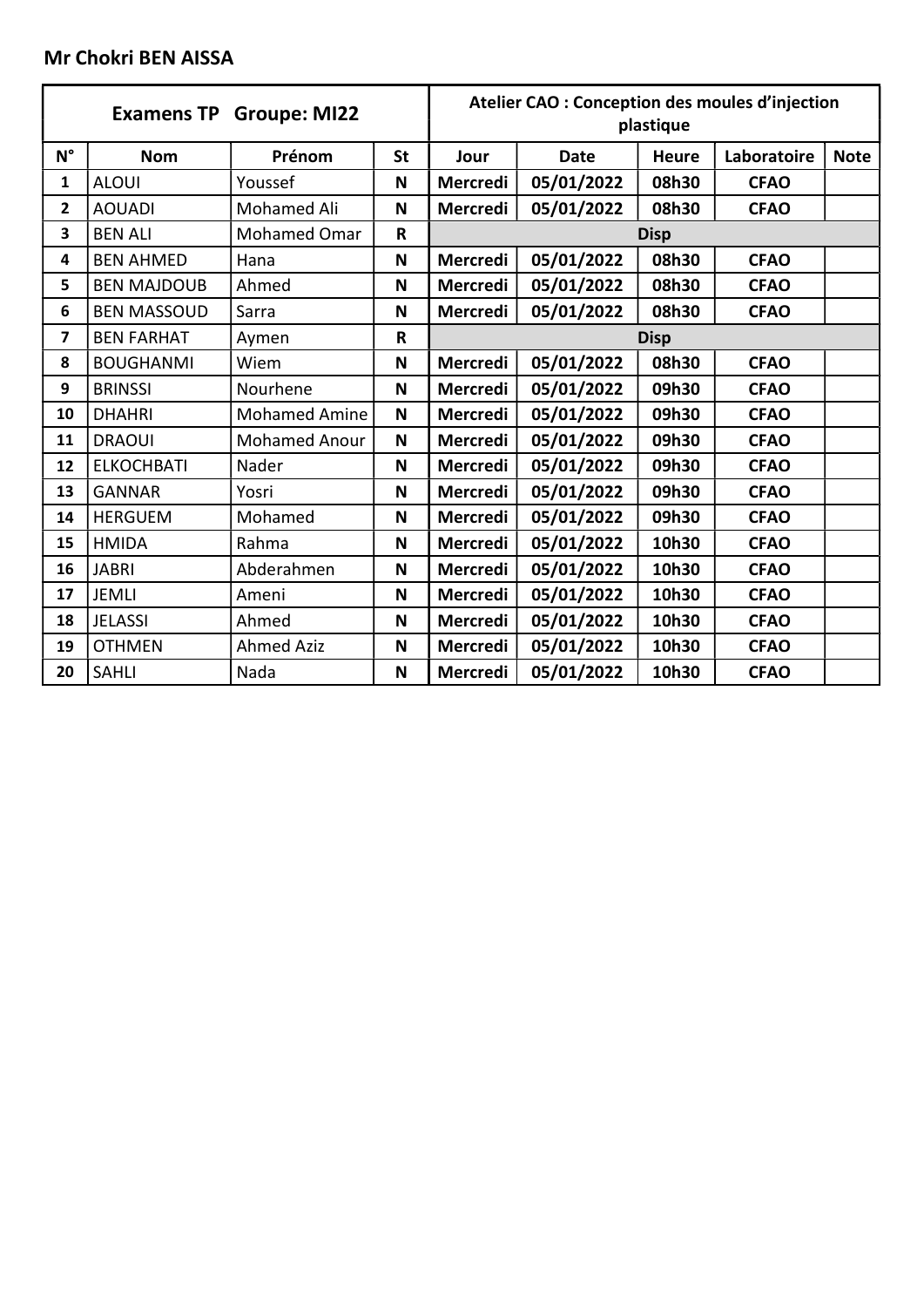### Mme Hana WAHABI

|             |                    | <b>Examens TP Groupe: MI22</b> |             |       |             | <b>Atelier d'automatismes</b> |                   |             |
|-------------|--------------------|--------------------------------|-------------|-------|-------------|-------------------------------|-------------------|-------------|
| $N^{\circ}$ | <b>Nom</b>         | Prénom                         | <b>St</b>   | Jour  | <b>Date</b> | <b>Heure</b>                  | Laboratoire       | <b>Note</b> |
| 1           | <b>ALOUI</b>       | Youssef                        | N           | Lundi | 03/01/2022  | 08h30                         | Electrique        |             |
| 2           | <b>AOUADI</b>      | Mohamed Ali                    | N           | Lundi | 03/01/2022  | 08h30                         | Electrique        |             |
| 3           | <b>BEN ALI</b>     | <b>Mohamed Omar</b>            | $\mathbf R$ |       |             | <b>Disp</b>                   |                   |             |
| 4           | <b>BEN AHMED</b>   | Hana                           | N           | Lundi | 03/01/2022  | 08h30                         | <b>Electrique</b> |             |
| 5           | <b>BEN MAJDOUB</b> | Ahmed                          | N           | Lundi | 03/01/2022  | 08h30                         | Electrique        |             |
| 6           | <b>BEN MASSOUD</b> | Sarra                          | N           | Lundi | 03/01/2022  | 08h30                         | <b>Electrique</b> |             |
| 7           | <b>BEN FARHAT</b>  | Aymen                          | R           |       |             | <b>Disp</b>                   |                   |             |
| 8           | <b>BOUGHANMI</b>   | Wiem                           | N           | Lundi | 03/01/2022  | 09h30                         | Electrique        |             |
| 9           | <b>BRINSSI</b>     | Nourhene                       | N           | Lundi | 03/01/2022  | 09h30                         | Electrique        |             |
| 10          | <b>DHAHRI</b>      | <b>Mohamed Amine</b>           | N           | Lundi | 03/01/2022  | 09h30                         | Electrique        |             |
| 11          | <b>DRAOUI</b>      | <b>Mohamed Anour</b>           | N           | Lundi | 03/01/2022  | 09h30                         | Electrique        |             |
| 12          | <b>ELKOCHBATI</b>  | Nader                          | N           | Lundi | 03/01/2022  | 09h30                         | Electrique        |             |
| 13          | <b>GANNAR</b>      | Yosri                          | N           | Lundi | 03/01/2022  | 10h30                         | Electrique        |             |
| 14          | <b>HERGUEM</b>     | Mohamed                        | N           | Lundi | 03/01/2022  | 10h30                         | <b>Electrique</b> |             |
| 15          | <b>HMIDA</b>       | Rahma                          | N           | Lundi | 03/01/2022  | 10h30                         | Electrique        |             |
| 16          | <b>JABRI</b>       | Abderahmen                     | N           | Lundi | 03/01/2022  | 10h30                         | Electrique        |             |
| 17          | <b>JEMLI</b>       | Ameni                          | N           | Lundi | 03/01/2022  | 11h30                         | Electrique        |             |
| 18          | <b>JELASSI</b>     | Ahmed                          | N           | Lundi | 03/01/2022  | 11h30                         | Electrique        |             |
| 19          | <b>OTHMEN</b>      | <b>Ahmed Aziz</b>              | N           | Lundi | 03/01/2022  | 11h30                         | Electrique        |             |
| 20          | <b>SAHLI</b>       | Nada                           | N           | Lundi | 03/01/2022  | 11h30                         | Electrique        |             |

Mme Hana WAHABI

| <b>Groupe: EN21</b><br><b>Examens TP</b> |                  |                      |              | <b>Atelier d'automatismes</b> |             |              |             |             |  |
|------------------------------------------|------------------|----------------------|--------------|-------------------------------|-------------|--------------|-------------|-------------|--|
| $N^{\circ}$                              | <b>Nom</b>       | Prénom               | <b>St</b>    | Jour                          | <b>Date</b> | <b>Heure</b> | Laboratoire | <b>Note</b> |  |
| 1                                        | <b>BEN AMEUR</b> | Siddik               | R            | <b>Disp</b>                   |             |              |             |             |  |
| 2                                        | <b>BOURGHIDA</b> | Hadil                | N            | Lundi                         | 03/01/2022  | 13h00        | Electrique  |             |  |
| 3                                        | <b>GODDI</b>     | <b>Mohamed Amine</b> | N            | Lundi                         | 03/01/2022  | 13h00        | Electrique  |             |  |
| 4                                        | <b>HABHAB</b>    | Hazem                | $\mathsf{R}$ | <b>Disp</b>                   |             |              |             |             |  |
| 5                                        | <b>HAMROUNI</b>  | Oussama              | N            | Lundi                         | 03/01/2022  | 13h00        | Electrique  |             |  |
| 6                                        | <b>KHEDIRA</b>   | Mohamed              | N            | Lundi                         | 03/01/2022  | 13h00        | Electrique  |             |  |
| 7                                        | <b>KOUKI</b>     | Abderrazek           | $\mathsf{R}$ | <b>Disp</b>                   |             |              |             |             |  |
| 8                                        | <b>MAKKI</b>     | Mohamed Ali          | N            | Lundi                         | 03/01/2022  | 13h00        | Electrique  |             |  |
| 9                                        | <b>MECHERGUI</b> | Saber                | N            | Lundi                         | 03/01/2022  | 14h00        | Electrique  |             |  |
| 10                                       | MESSALAMNI       | Mohamed              |              | Lundi                         | 03/01/2022  | 13h00        | Electrique  |             |  |
| 11                                       | <b>MHADHBI</b>   | Rania                | N            | Lundi                         | 03/01/2022  | 14h00        | Electrique  |             |  |
| 12                                       | <b>NAFFETI</b>   | Ghada                | N            | Lundi                         | 03/01/2022  | 14h00        | Electrique  |             |  |
| 13                                       | <b>OTHMENI</b>   | Yassine              | N            | Lundi                         | 03/01/2022  | 14h00        | Electrique  |             |  |
| 14                                       | <b>SEDDIK</b>    | Heni                 | N            | Lundi                         | 03/01/2022  | 14h00        | Electrique  |             |  |
| 15                                       | YAHMADI          | Amen Allah           | N            | Lundi                         | 03/01/2022  | 14h00        | Electrique  |             |  |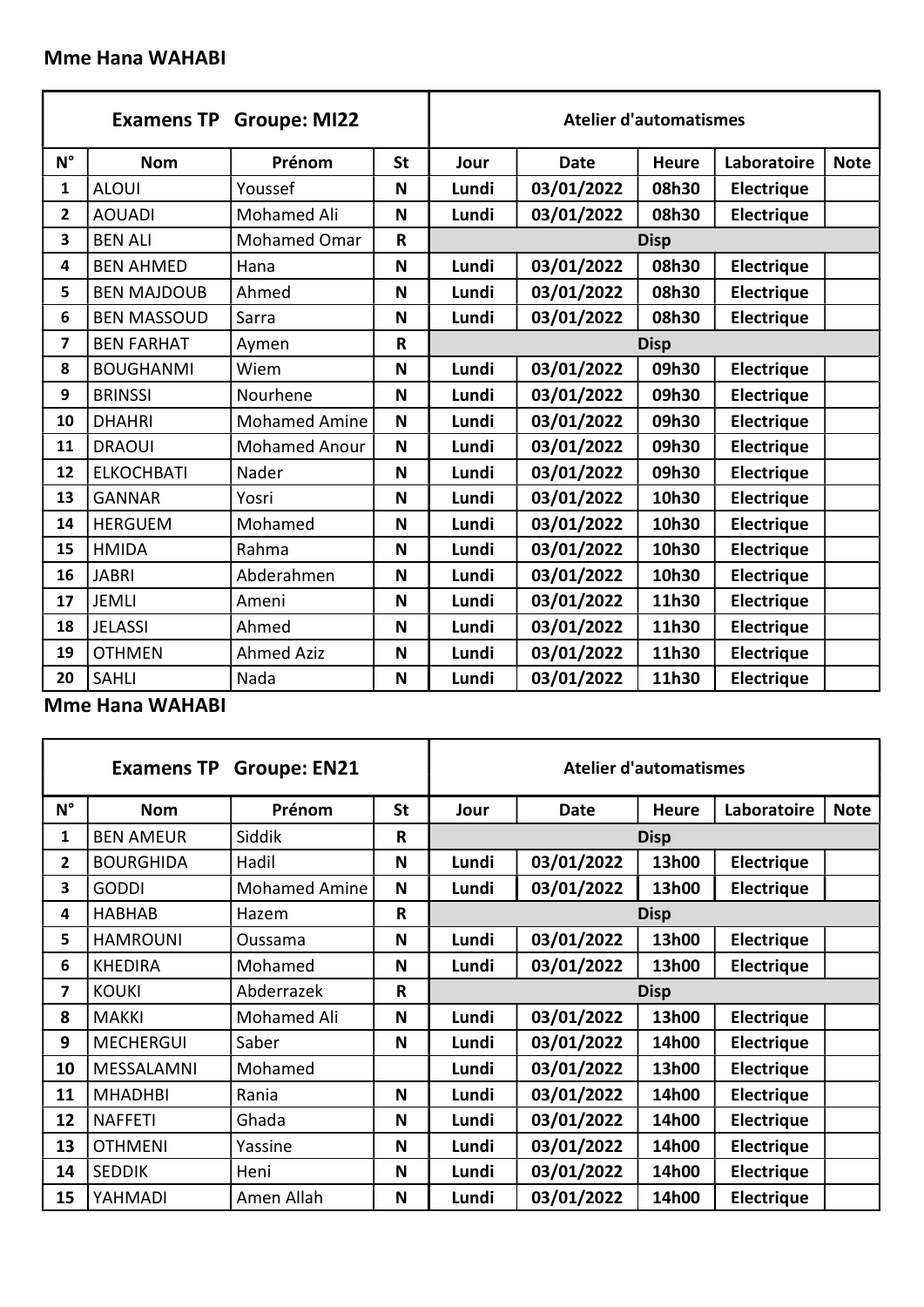## Mr Makrem CHERIF

| <b>Examens TP Groupe: CFM32</b> |                       |                     |              | <b>Atelier conception 2</b> |             |              |             |             |  |
|---------------------------------|-----------------------|---------------------|--------------|-----------------------------|-------------|--------------|-------------|-------------|--|
| $N^{\circ}$                     | <b>Nom</b>            | Prénom              | <b>St</b>    | Jour                        | <b>Date</b> | <b>Heure</b> | Laboratoire | <b>Note</b> |  |
| 1                               | <b>AMRI</b>           | Mohamed Oussama     | N            |                             |             |              |             |             |  |
| 2                               | <b>BALAGI</b>         | Mohamed             | N            |                             |             |              |             |             |  |
| 3                               | <b>BELFEKIH</b>       | Hedi                | N            | Mardi                       | 04/01/2022  | 13h00        | CAO1(Solid) |             |  |
| 4                               | <b>BELHADJ</b>        | Amal                | N            | Mardi                       | 04/01/2022  | 13h00        | CAO1(Solid) |             |  |
| 5                               | <b>BEN FRADJ</b>      | Safouen             | N            |                             |             |              |             |             |  |
| 6                               | <b>BEN NASSER</b>     | <b>Mohamed Aziz</b> | N            | Mardi                       | 04/01/2022  | 13h00        | CAO1(Solid) |             |  |
| 7                               | <b>BEN OTHMEN</b>     | Hadir               | N            |                             |             |              |             |             |  |
| 8                               | <b>BEN SLIMA</b>      | Mohamed             | N            |                             |             |              |             |             |  |
| 9                               | <b>BEN YAGOUB</b>     | <b>Bilel</b>        | N            |                             |             |              |             |             |  |
| 10                              | <b>BENHSSIN</b>       | Wassim              | N            | Mardi                       | 04/01/2022  | 13h00        | CAO1(Solid) |             |  |
| 11                              | <b>CHOUIREF</b>       | Oussama             | N            | Mardi                       | 04/01/2022  | 13h00        | CAO1(Solid) |             |  |
| 12                              | <b>DEHMANI</b>        | Sadok               | N            |                             |             |              |             |             |  |
| 13                              | <b>ELGHOUL</b>        | Said                | N            | Mardi                       | 04/01/2022  | 13h00        | CAO1(Solid) |             |  |
| 14                              | <b>HAMMAMI</b>        | Amira               | $\mathsf{R}$ | <b>Disp</b>                 |             |              |             |             |  |
| 15                              | <b>HICHRI</b>         | Omar                | N            | Mardi                       | 04/01/2022  | 14h30        | CAO1(Solid) |             |  |
| 16                              | <b>IBN REJEB</b>      | Ghofrane            | N            |                             |             |              |             |             |  |
| 17                              | <b>IBRAHIM KHALIL</b> | Sannen              | N            | Mardi                       | 04/01/2022  | 14h30        | CAO1(Solid) |             |  |
| 18                              | <b>JNIFA</b>          | Malek               | $\mathbf R$  |                             |             |              |             |             |  |
| 19                              | <b>KCHICH</b>         | Nour                | N            | Mardi                       | 04/01/2022  | 14h30        | CAO1(Solid) |             |  |
| 20                              | <b>LAHOUEGUE</b>      | Hana                | N            |                             |             |              |             |             |  |
| 21                              | <b>LAOUITI</b>        | Amine               | N            | <b>Mardi</b>                | 04/01/2022  | 14h30        | CAO1(Solid) |             |  |
| 22                              | <b>LIMARI</b>         | Sirine              | N            |                             |             |              |             |             |  |
| 23                              | <b>MAKNI</b>          | Oussama             | N            | <b>Mardi</b>                | 04/01/2022  | 14h30        | CAO1(Solid) |             |  |
| 24                              | <b>MEJRI</b>          | Merin               | N            | Mardi                       | 04/01/2022  | 14h30        | CAO1(Solid) |             |  |
| 25                              | <b>NAHDI</b>          | Salwa               | $\mathsf{R}$ | <b>Disp</b>                 |             |              |             |             |  |
| 26                              | <b>NAJJAR</b>         | Yassine             | N            | Mardi                       | 04/01/2022  | 14h30        | CAO1(Solid) |             |  |
| 27                              | <b>SHILI</b>          | Seifeddine          | N            |                             |             |              |             |             |  |
| 28                              | <b>TRAD</b>           | Emna                | N            |                             |             |              |             |             |  |
| 29                              | <b>YADIR</b>          | Rami                | N            |                             |             |              |             |             |  |